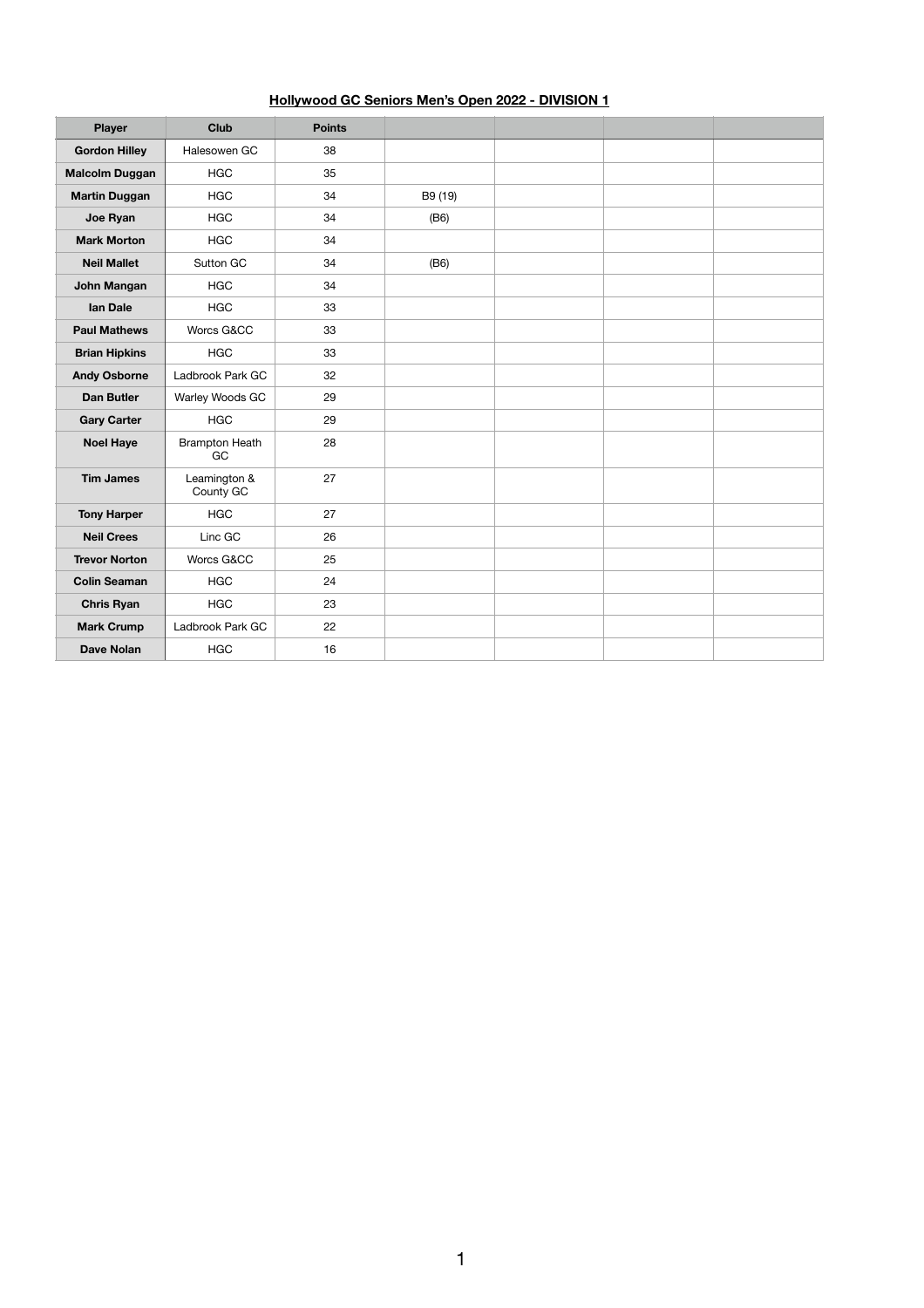| <b>Player</b>             | <b>Club</b>                | <b>Points</b> |         |  |
|---------------------------|----------------------------|---------------|---------|--|
| <b>Gabby O'Neill</b>      | <b>HGC</b>                 | 40            |         |  |
| <b>Gary Raven</b>         | <b>HGC</b>                 | 39            |         |  |
| <b>Stan Sysum</b>         | <b>HGC</b>                 | 38            |         |  |
| <b>Peter Whiston</b>      | <b>HGC</b>                 | 37            | B9 (21) |  |
| <b>Paul Warwick</b>       | <b>HGC</b>                 | 37            | B9 (19) |  |
| <b>John Stradling</b>     | <b>HGC</b>                 | 36            | B9 (17) |  |
| <b>Dennis Hackett</b>     | <b>HGC</b>                 | 36            | B9 (16) |  |
| <b>Paul Cho</b>           | Harborne GC                | 36            | B9 (15) |  |
| <b>Keith Parsons</b>      | <b>HGC</b>                 | 35            |         |  |
| lan Compton               | <b>HGC</b>                 | 35            |         |  |
| <b>Jerry Walsh</b>        | <b>HGC</b>                 | 35            |         |  |
| <b>Dave Harvey</b>        | <b>HGC</b>                 | 35            |         |  |
| <b>J.Harris</b>           | <b>HGC</b>                 | 34            |         |  |
| M.Kasperczyk              | <b>HGC</b>                 | 34            |         |  |
| <b>Tom Fahy</b>           | <b>HGC</b>                 | 34            |         |  |
| <b>Stuart Edwards</b>     | <b>HGC</b>                 | 34            |         |  |
| <b>Norman Taylor</b>      | <b>Walsall GC</b>          | 33            |         |  |
| <b>John Fulton</b>        | Woburn GC                  | 33            |         |  |
| <b>Ashley Piper</b>       | <b>HGC</b>                 | 33            |         |  |
| <b>William Litchfield</b> | Beeston Fields GC          | 31            |         |  |
| <b>Bob Wilkie</b>         | <b>HGC</b>                 | 31            |         |  |
| <b>Peter Evans</b>        | <b>HGC</b>                 | 31            |         |  |
| <b>Malcolm Smith</b>      | <b>HGC</b>                 | 31            |         |  |
| <b>D.Johnson</b>          | <b>HGC</b>                 | 31            |         |  |
| <b>Charlie Keaney</b>     | <b>HGC</b>                 | 31            |         |  |
| <b>Alan Reed</b>          | <b>Sutton Coldfield GC</b> | 30            |         |  |
| <b>Des McHugh</b>         | <b>HGC</b>                 | 30            |         |  |
| <b>Roger Davis</b>        | <b>HGC</b>                 | 30            |         |  |
| <b>R.Greville</b>         | <b>HGC</b>                 | 30            |         |  |
| <b>Gareth Meeson</b>      | <b>HGC</b>                 | 30            |         |  |
| <b>Richard King</b>       | <b>HGC</b>                 | 30            |         |  |
| <b>Phil Cole</b>          | <b>HGC</b>                 | 29            |         |  |
| <b>Keith Woodwiss</b>     | <b>HGC</b>                 | 28            |         |  |
| <b>John Harrison</b>      | <b>HGC</b>                 | 26            |         |  |
| <b>Pete Lowe</b>          | <b>HGC</b>                 | 26            |         |  |
| <b>Colin Walker</b>       | <b>HGC</b>                 | 25            |         |  |

Hollywood GC Seniors Mens Open 2022 - DIVISION 2